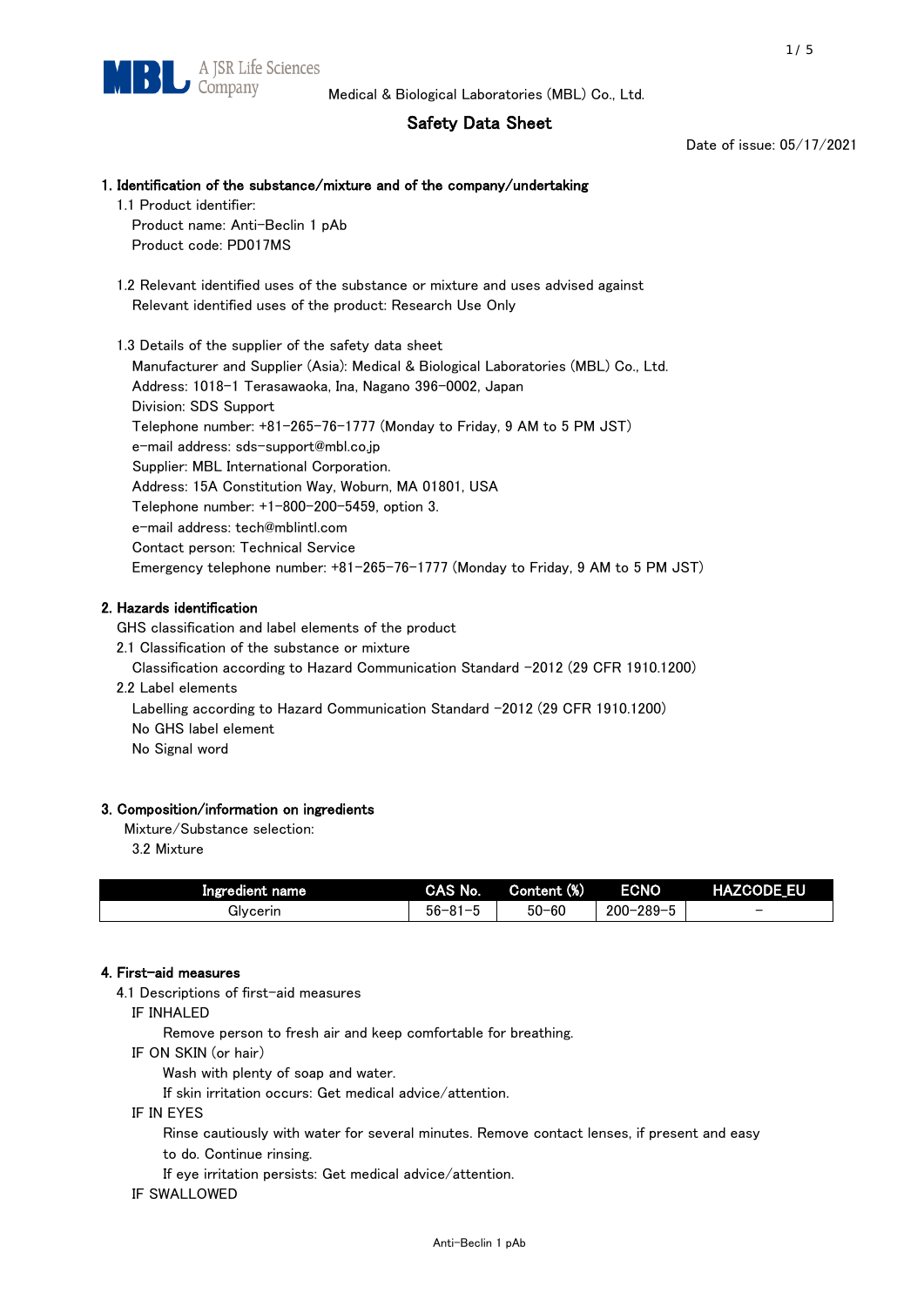Rinse mouth.

### 5. Fire-fighting measures

### 5.1 Extinguishing media

Suitable extinguishing media

Use appropriate extinguishing media suitable for surrounding facilities.

Unsuitable extinguishing media

Unsuitable extinguishing media data is not available.

5.2 Specific hazards arising from the substance or mixture

Specific hazards arising from the substance or mixture is not available.

5.3 Advice for firefighters

Specific fire-fighting measures

Evacuate non-essential personnel to safe area.

# 6. Accidental release measures

 6.1 Personnel precautions, protective equipment and emergency procedures Wear proper protective equipment.

6.2 Environmental precautions

Prevent spills from entering sewers, watercourses or low areas.

6.3 Methods and materials for containment and cleaning up

 Absorb spill with inert material (dry sand, earth, et al), then place in a chemical waste container.

6.4 Reference to other sections

Refer to section 13

# 7. Handling and storage

 7.1 Precautions for safe handling Preventive measures (Safety treatments) Avoid contact with skin. Avoid contact with eyes. Safety measures data is not available. Any incompatibilities data is not available. Advice on general occupational hygiene Do not get in eyes, on skin, or on clothing. Do not eat, drink or smoke when using this product. Wash hands thoroughly after handling. 7.2 Storage Conditions for safe storage Keep container tightly closed.

Keep cool. Protect from sunlight.

Container and packaging materials for safe handling data is not available.

7.3 Specific end use(s)

Research use only.

#### 8. Exposure controls/personal protection

 8.1 Control parameters Adopted value Adopted value in ACGIH is not available. OSHA-PEL (Glycerin)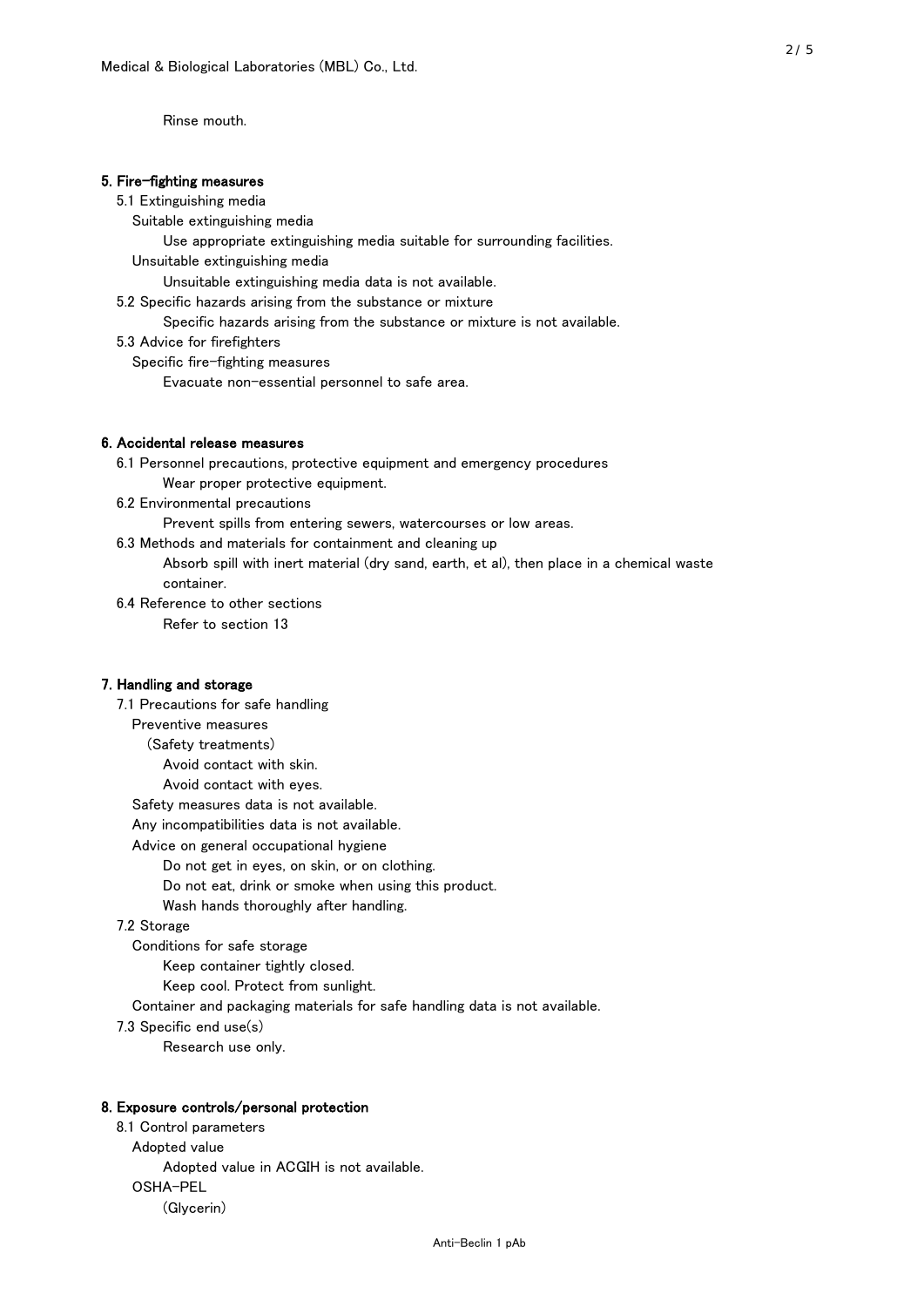TWA: 15mg/m3 (Total dust) TWA: 5mg/m3 (Respirable fraction) NIOSH-REL (Glycerin) See Appendix D 8.2 Exposure controls Appropriate engineering controls Do not use in areas without adequate ventilation. Washing facilities should be available. Individual protection measures Hand protection Wear protective gloves. Eye protection Wear eye/face protection. Skin and body protection Wear protective clothing.

### 9. Physical and Chemical Properties

 9.1 Information on basic physical and chemical properties Physical state: Liquid Color: Colorless Odor data is not available. Melting point/Freezing point data is not available. Boiling point or initial boiling point data is not available. Flammability (gases, liquids and solids) data is not available. Lower and upper explosion limit/flammability limit data is not available. Flash point data is not available. Auto-ignition temperature data is not available. Decomposition temperature data is not available. pH: Neutral Kinematic viscosity data is not available. Solubility: Water solubility: miscible Solubility in solvent data is not available. n-Octanol/water partition coefficient data is not available. Vapor pressure data is not available. Density and/or relative density data is not available. Oxidising properties data is not available. No Particle characteristics data is not available. 9.2 Other information Other information is not available. 10. Stability and Reactivity 10.1 Reactivity Reactivity data is not available. 10.2 Chemical stability Stable under normal storage/handling conditions. 10.3 Possibility of hazardous reactions

Possibility of hazardous reactions data is not available.

10.4 Conditions to avoid

Conditions to avoid data is not available.

10.5 Incompatible materials

Incompatible materials data is not available.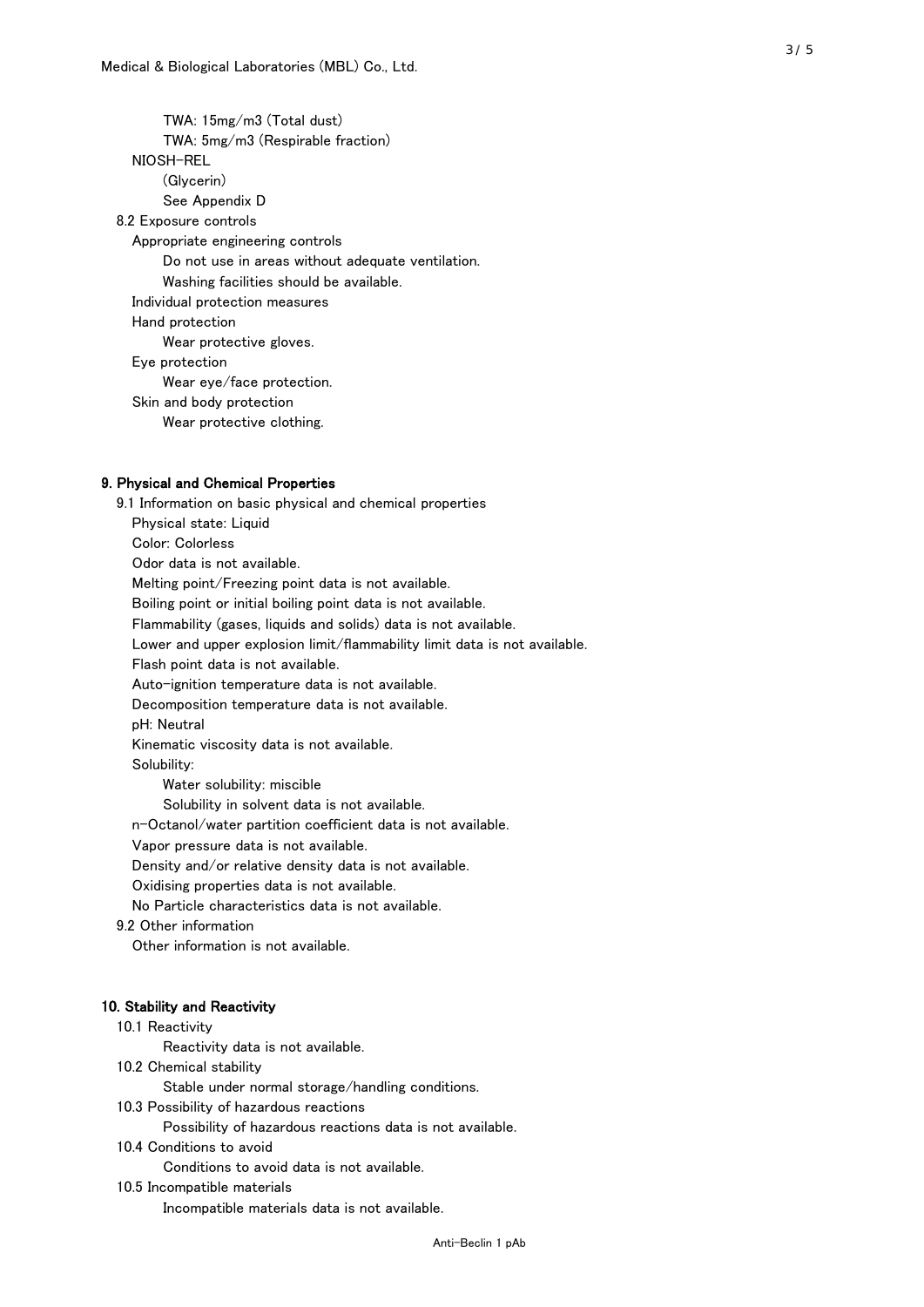10.6 Hazardous decomposition products Hazardous decomposition products data is not available.

# 11. Toxicological Information

 11.1 Information on toxicological effects Acute toxicity data is not available. Irritant properties Skin corrosion/irritation data is not available. Serious eye damage/irritation data is not available. Allergenic and sensitizing effects data is not available. Mutagenic effects data is not available. Carcinogenic effects data is not available. Teratogenic effects data is not available. Reproductive toxicity data is not available. STOT

STOT-single exposure data is not available.

STOT-repeated exposure data is not available.

Aspiration hazard data is not available.

#### 12. Ecological Information

12.1 Ecotoxicity

Ecotoxicity data is not available.

Water solubility

(Glycerin)

miscible (ICSC, 2006)

12.2 Persistence and degradability

Persistence and degradability data is not available.

12.3 Bioaccumulative potential

(Glycerin)

log Pow=-1.76 (ICSC, 2006)

12.4 Mobility in soil

Mobility in soil data is not available.

12.7 Other adverse effects

Ozone depleting chemical data is not available.

#### 13. Disposal considerations

 Description of waste residues and information on their safe handling and methods of disposal, including the disposal of any contaminated packaging

13.1 Waste treatment methods

Dispose of contents/container in accordance with local/national regulation.

Contaminated packing

Dispose of container after using the contents completely.

### 14. Transport Information

 UN No., UN CLASS 14.1 UN No. or ID No.: Not applicable Not applicable to IMDG Code Not applicable to IATA Dangerous Goods Regulations

 14.5 Environmental hazards MARPOL Annex III - Prevention of pollution by harmful substances Marine pollutants (yes/no): no